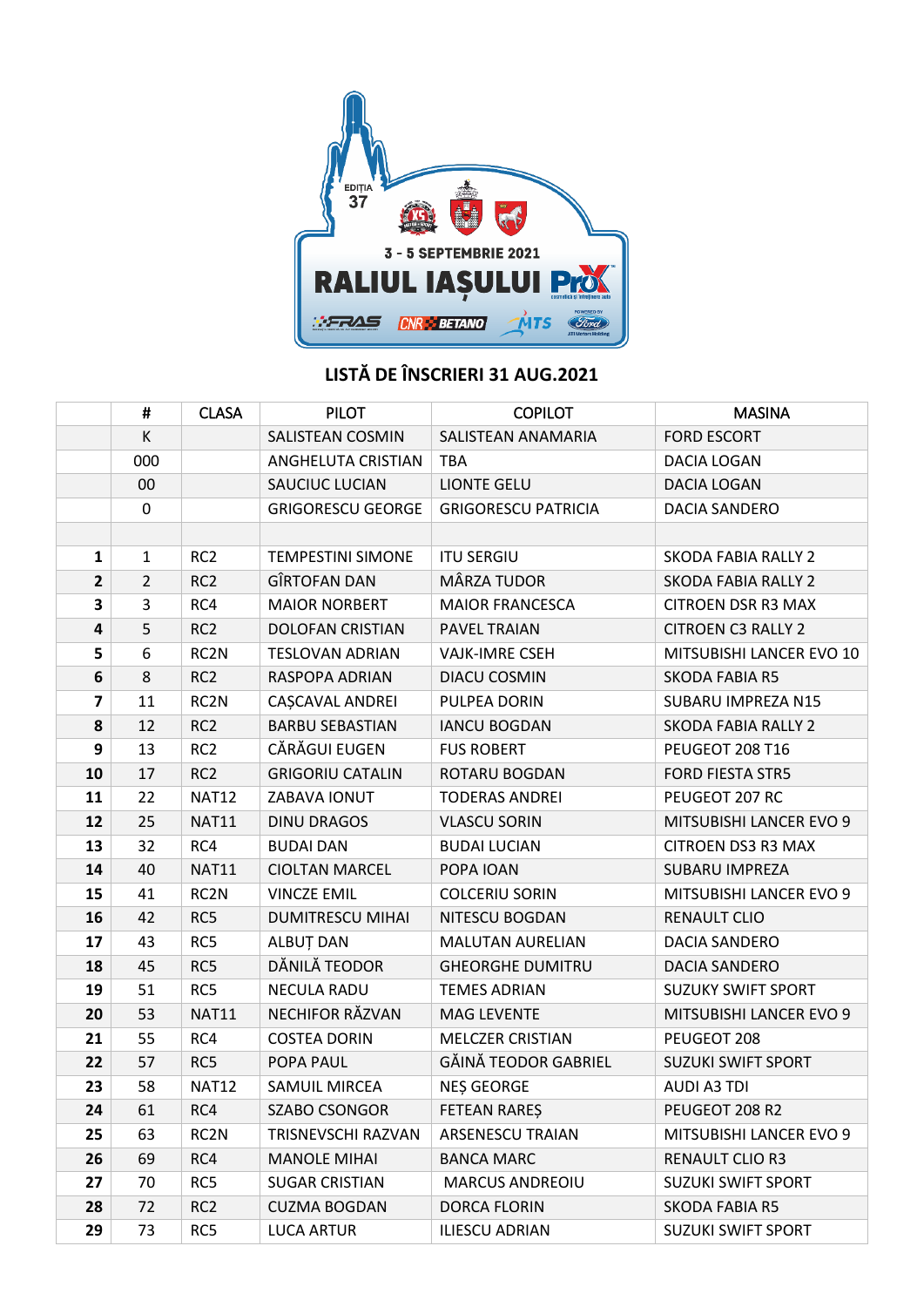| 30 | 75  | RC5               | POPA DRAGOS              | <b>COLCERIU VLAD</b>             | DACIA SANDERO                |
|----|-----|-------------------|--------------------------|----------------------------------|------------------------------|
| 31 | 76  | RC5               | <b>LUCA RADU</b>         | LUCA DORINA                      | DACIA SANDERO                |
| 32 | 79  | RC5               | <b>TARTA DAVID</b>       | <b>SANDU MIHAI</b>               | <b>SUZUKI SWIFT</b>          |
| 33 | 81  | <b>NAT11</b>      | NĂSTASE BOGDAN           | NĂSTASE DELIA                    | MITSUBISHI LANCER EVO 8      |
| 34 | 82  | RC5               | <b>CSATO ROLAND</b>      | <b>CSIKOS SANDOR</b>             | <b>DACIA SANDERO</b>         |
| 35 | 83  | RC <sub>2</sub> N | <b>GRIGORE ADRIAN</b>    | <b>DOBRE DAN</b>                 | MITSUBISHI LANCER EVO 9      |
| 36 | 84  | <b>NAT11</b>      | MIHUȚ IOAN               | <b>ITU SEBASTIAN</b>             | SUBARU IMPREZA               |
| 37 | 85  | RC5               | TALAȘMAN BOGDAN          | MITRAȘCĂ ANDREI                  | <b>SUZUKI SWIFT</b>          |
| 38 | 86  | RC4               | <b>SINCRAIANU MARIUS</b> | POP ALINA BIANCA                 | PEUGEOT 208 R2               |
| 39 | 90  | RC4               | RADUCANU VLAD            | <b>MANDU LAURENTIU</b>           | PEUGEOT 208 R2               |
| 40 | 94  | RC5               | <b>HANEA MIHNEA</b>      | PAVEL ADRIAN                     | <b>FORD FIESTA</b>           |
| 41 | 97  | RC5               | <b>SUPURAN VICTOR</b>    | <b>SUPURAN MIHAI</b>             | DACIA SANDERO                |
| 42 | 99  | RC5               | <b>DRANCA RARES</b>      | <b>IVAN SEBASTIAN</b>            | DACIA LOGAN                  |
| 43 | 301 | <b>NAT11</b>      | <b>CIUBOTARIU PAUL</b>   | <b>TALPALARIU EUGEN</b>          | <b>SUBARU IMPREZA</b>        |
| 44 | 403 | RC5               | ALBUȚ CLAUDIU            | URSU RADU                        | <b>SUZUKI SWIFT SPORT RS</b> |
| 45 | 409 | RC5               | <b>GUGU DANIEL</b>       | <b>STANCIU MIHAI</b>             | DACIA SANDERO                |
| 46 | 410 | RC5               | DINULESCU SERGIU         | <b>HAJOS ATTILA</b>              | DACIA LOGAN                  |
| 47 | 412 | RC5               | <b>GHEORGHIU ANDREI</b>  | <b>GHEORGHIU BOGDAN MIHAI</b>    | <b>SUZUKI SWIFT SPORT</b>    |
| 48 | 413 | RC5               | <b>CIMPOESU SILVAN</b>   | <b>CSEGZY LASZLO</b>             | <b>DACIA SANDERO</b>         |
| 49 | 415 | SSV               | <b>BIRO ANTAL</b>        | SZABO GERGELY                    | <b>CAN-AM MAVERIK</b>        |
| 50 | 416 | RC5               | UNGUREANU RĂZVAN         | <b>OLTEANU EMILIA</b>            | <b>DACIA SANDERO</b>         |
| 51 | 417 | SSV               | <b>BACIU ADRIAN</b>      | <b>SOLOMON CIPRIAN</b>           | <b>CAN-AM MAVERIK</b>        |
| 52 | 419 | RC5               | NISTOR ALIN MANUEL       | <b>BREZOSZKI ANDREI ZBIGNIEW</b> | <b>SUZUKI SWIFT SPORT</b>    |
| 53 | 435 | <b>NAT12</b>      | LUPU CIPRIAN             | PINTILII ANDREI                  | <b>CITROEN C2</b>            |
| 54 | 530 | RC5               | <b>REIS SULIMAN</b>      | <b>BADEA RARES</b>               | <b>SUZUKY SWIFT SPORT</b>    |
| 55 | 547 | <b>NAT11</b>      | <b>BANCIU DORIN</b>      | <b>STAN IOANA</b>                | <b>TOYOTA CELICA GT4</b>     |
| 56 | 578 | RC5               | <b>ONOFREI MIRCEA</b>    | DUMBRĂVAN VIRGILIU               | DACIA LOGAN                  |
| 57 | 579 | RC5               | DUCU MOSU                | <b>GABI LAZAR</b>                | <b>RENAULT CLIO</b>          |
| 58 | 101 | A2                | <b>RESIGA EMANUEL</b>    | RESIGA DENISA                    | <b>FORD FIESTA ST</b>        |
| 59 | 103 | A <sub>3</sub>    | <b>GEORGE MARINESCU</b>  | <b>IONUT LAZAR</b>               | DACIA SANDERO                |
| 60 | 107 | A2                | <b>HAVRILLA PETER</b>    | <b>MARCUS IULIAN</b>             | DACIA LOGAN                  |
| 61 | 109 | A3                | <b>CATANA CATALIN</b>    | <b>VASILIU FLORIN</b>            | DACIA LOGAN                  |
| 62 | 114 | A3                | PĂTRUȚOIU TUDOR          | <b>CAMARDA SABRINA</b>           | PEUGEOT 106                  |
| 63 | 115 | A3                | <b>TUGULEA LUCIAN</b>    | CĂIȚANU ARNOLD                   | DACIA LOGAN                  |
| 64 | 117 | A2                | HOBJILĂ GEORGE           | ANDRUȘ ANDREI                    | <b>BMW E36/2</b>             |
| 65 | 121 | A2                | <b>GEORGESCU EDUARD</b>  | SIMON ALEXANDRU                  | <b>VOLKSWAGEN GOLF</b>       |
| 66 | 124 | A1                | POP ANDREI               | <b>BLAGA MATEI</b>               | OPEL CORSA                   |
| 67 | 125 | A1                | <b>TEHEI ADRIAN</b>      | SAUTEA ANGELA                    | <b>SUZUKI IGNIS SPORT</b>    |
| 68 | 126 | A1                | <b>ALDESCU CRISTIAN</b>  | PALANITE MARIAN                  | DACIA SANDERO                |
| 69 | 129 | A2                | POPA MIHAI               | NITURAD FLORIAN                  | <b>FORD FIESTA</b>           |
| 70 | 130 | A1                | GRĂMADĂ DANIEL           | FAZACAȘ DORIAN                   | PEUGEOT 208 R2               |
| 71 | 132 | A1                | <b>LUNGU SORIN</b>       | <b>BOSTAN OCTAVIAN</b>           | DACIA LOGAN                  |
| 72 | 136 | A1                | PIEPTU VLAD              | <b>MARCU GEORGE</b>              | <b>SUZUKI IGNIS SPORT</b>    |
| 73 | 138 | A3                | <b>GHIGOLEA DRAGOS</b>   | POPESCU MARIUS                   | DACIA LOGAN                  |
| 74 | 140 | A1                | <b>FANATAN MIRCEA</b>    | <b>FANATAN CRISTIAN</b>          | DACIA LOGAN                  |
| 75 | 155 | A1                | SCIRLET SEBASTIAN        | ZAMFIRACHE EDUARD                | DACIA SANDERO                |
| 76 | 185 | A1                | CORNEA ALEXANDRU         | MIHAI IOAN ADRIAN                | <b>SUZUKI SWIFT</b>          |
| 77 | 122 | A1                | <b>BUTNARIU ALIN</b>     | <b>COSMAN ALIN</b>               | <b>SUZUKI SWIFT</b>          |